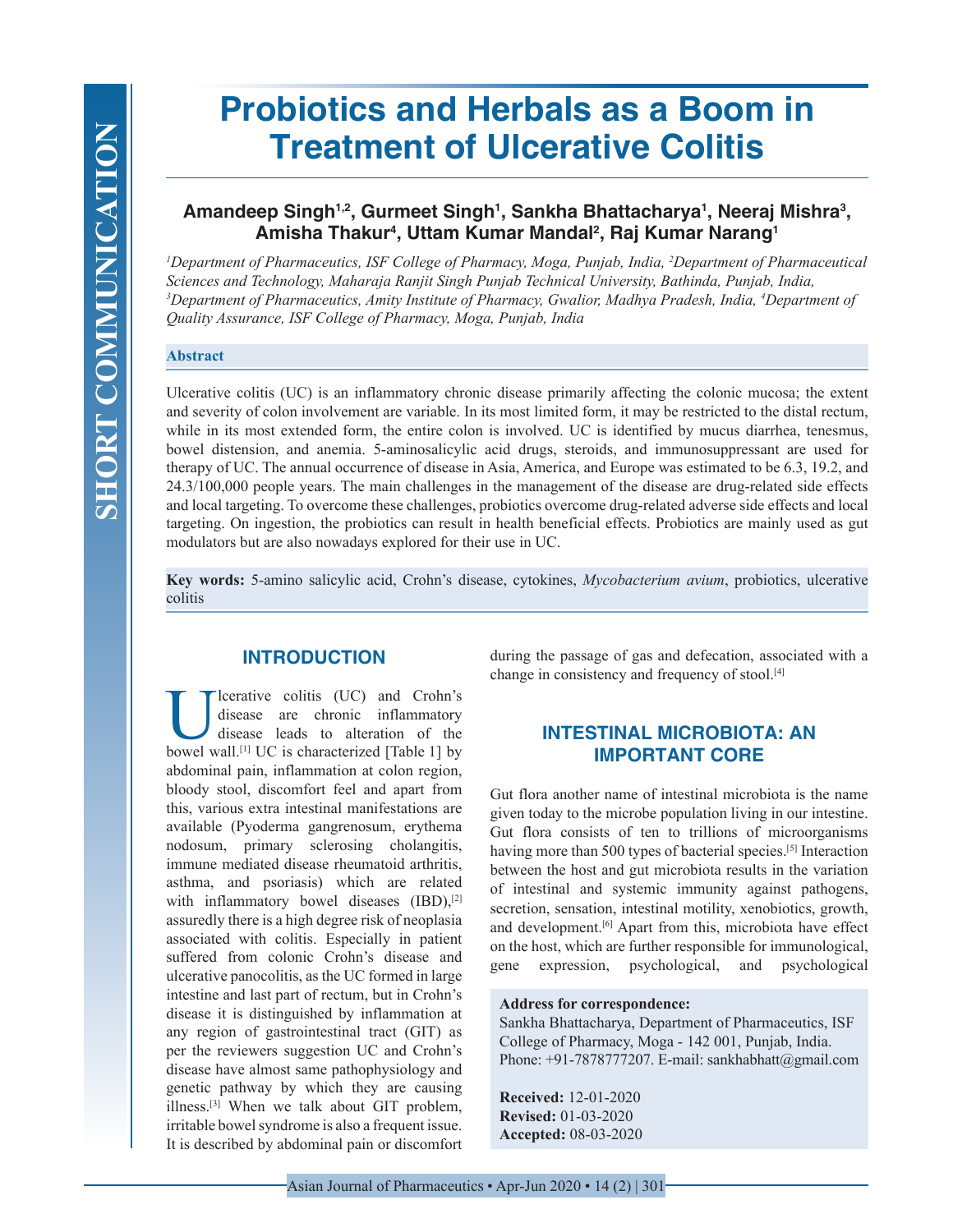functions.[7] Some evidence has been reviewed, to find the role of microbiota in normal gut function. Clostridium difficile can cause permitting colonization with antibiotics, which disrupt the intestinal microflora, ultimately lead to diarrhea or even colitis.[8] The disruption of intestinal microbiota results in infection in the colonic region. As per the data, gut microbiota play a key role to maintain the normal GIT function, disturbance with microbiota leads to the number of diseases.<sup>[6]</sup>

## **PATHOPHYSIOLOGY OF UC**

The exact pathophysiology of UC is still unknown. As per the recent findings, [Figure 1] pathogenesis of UC remains unknown, in current years a number of findings conclusion point to an over incentive or insufficient regulation of the mucosal immune system as a crucial pathophysiological pathway, and then particular emphasis can be given to the analyses of immunologic reactions or mucosal inflammation. Many factors could affect the ulcerative colitis which could ultimately bring some immunological disorders. Apart from that, the effected person could be susceptible for infection cause by Commensal intestinal microorganisms. The first main cause is the deregulation of the immune system, which

| <b>Table 1:</b> Basic symptoms of ulcerative colitis |                                        |
|------------------------------------------------------|----------------------------------------|
| S. no.                                               | Initial symptoms of ulcerative colitis |
| 1.                                                   | Nausea and vomiting lead to diarrhea   |
| 2.                                                   | Blood in stool                         |
| 3.                                                   | Pain                                   |
| 4.                                                   | Arthralgia                             |
| 5.                                                   | Fever                                  |
| 6.                                                   | Weight loss due to loss of appetite    |

controlled immune responses to the usual microflora. In maximum (i.e., 95%) cases, deregulations of the immune system expend direct from the rectum in a continuous pattern involving part or every part of the colon.[9] A second cause is the epithelial cell abnormalities and alters in the content of gut microflora that facilitates an unusual mucosal immune response. A third cause is reduced gene expression, i.e., alteration of the gene that is CARD15/ NOD2. UC is a chronic condition that contains large intestine and colon, where the entire organ or a portion of gastrointestinal is affected by inflammation. UC is the IBD which continual inflammation and ulceration which expend from rectum toward the caecum and is normally related with extra interleukin (IL-13) producing where, Crohn's disease is related to abundant production of IL-12/IL-23 and interferon-γ (IFN-γ)/IL-17, it usually involves part of ileum and colon where discontinuous ulceration and inflammation including granulomas occurs.[10]

### **SIGN AND SYMPTOMS**

The main symptoms of UC are: diarrhea, abdominal pain, rectal pain, bloody stool, fever, weight loss, and malnutrition. In proctitis colitis, swelling of rectum lining and continuous sensation at the rectum site is majorly seen. In extensive colitis cramps, massive bleeding, and dilation of the colon are major symptoms and depend on the area and severity of disease.[11]

## **CONVENTIONAL TREATMENT STRATEGIES OF UC**



Depending on the severity of disease accordingly, drugs are chosen, preferably anti-inflammatory drugs from 5-amino

**Figure 1:** The basic steps which are responsible for the formation of ulcerative colitis

Asian Journal of Pharmaceutics • Apr-Jun 2020 • 14 (2) | 302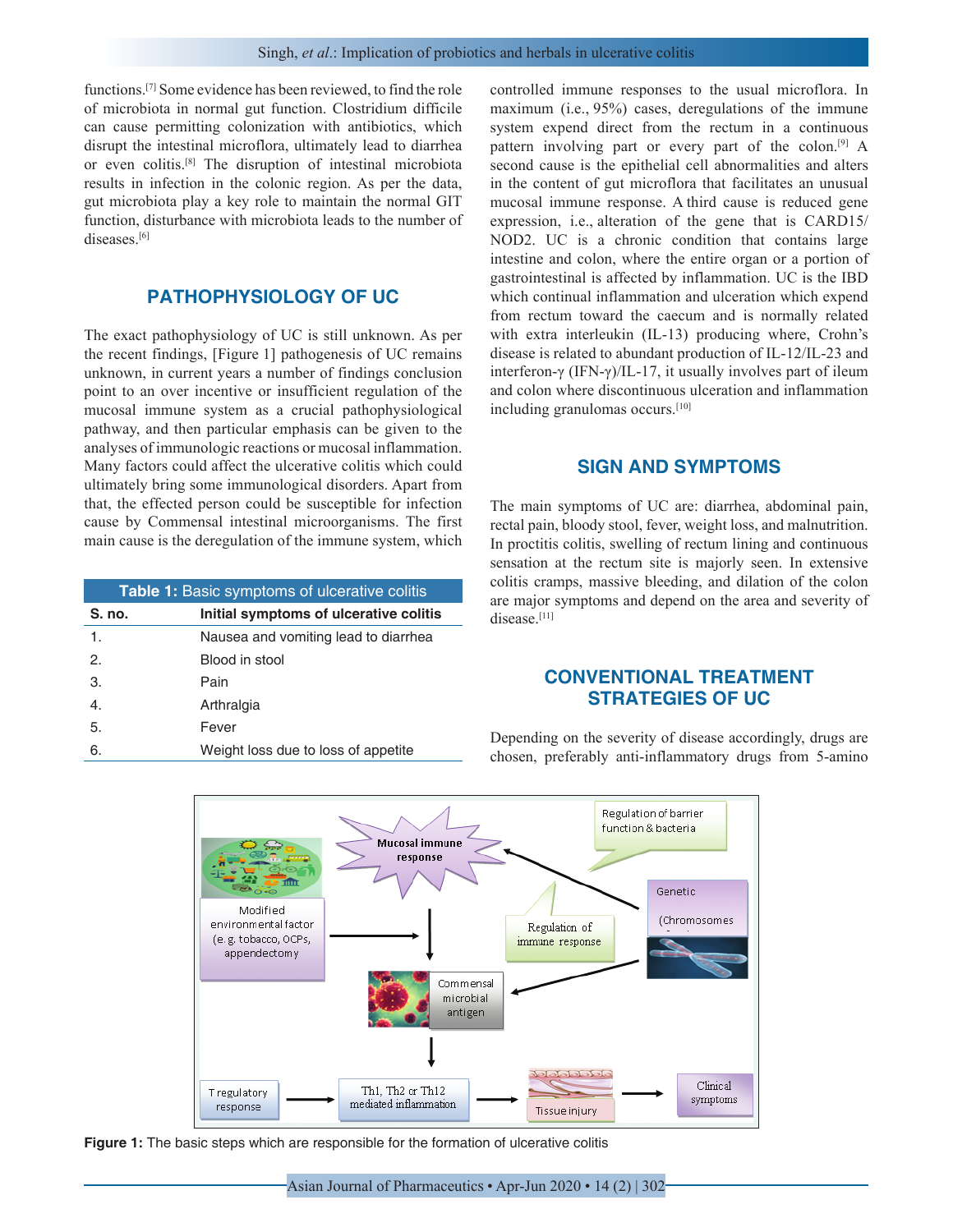salicylic acid (5-ASA) class are used, i.e., mesalamine, sulfasalazine, balsalazide, and from the corticosteroid class commonly prednisone, methylprednisolone, and budesonide are given orally and rectally.<sup>[12]</sup> Prednisone and methylprednisolone suppress the immune system nonspecifically, which is used to treat moderate to severe UC. Antibiotics are used at the initial stage of UC, but not in severe conditions. Mostly ciprofloxacin, metronidazole, and vancomycin are used.<sup>[13]</sup> The next class of drug is immunomodulators, when 5-ASA and corticosteroid class of drugs are unable to show effect against UC, at that stage immunomodulators play a key role by modifying the immune response, it may take several months to work, and drugs for this class are: methotrexate and azathioprine. In another category of drug, including inhibitors of tumor necrosis factor- $\alpha$  (TNF- $\alpha$ ), i.e., infliximab and adalimumab,<sup>[14]</sup> it inhibits the production of TNF-α. One more class of drugs is added recently, new immunomodulators which includes thalidomide, tacrolimus, and mycophenolate mofetil. Some herbal drugs which are effective against UC are butyrate, liquorice, slippery elm, tormentil, *Boswellia serrata*, and bovine colostrum.[15]

## **5-ASA**

This class of drugs has anti-inflammatory action. After oral ingestion of sulfasalazine, it is initially absorbed in the jejunum, inhibits the prostaglandins which are responsible for inflammation, it is systematically absorbed after cleavage from the 5-ASA. This class of drugs has anti-inflammatory action; by inhibition of IL-1, IL-2, and nuclear factor-kappa beta (NF-Kβ), it retard the function of monocytes. As per the recent findings, sulfasalazine inhibits the sulfide production. *In vitro* study shows patients who are taking 5-ASA, the fecal content has more sulfide than the normal fecal. Side effects include headache, vomiting, rashes, and male fertility. Sulfasalazine interacts with the absorption of folic acid, hence supplement enriched with folic acid should be used during the use of sulfasalazine. $[16,17]$ 

#### **Corticosteroid**

Basically, they are made up of steroid moiety, generally suppress the immune system by various pathways, by inhibition of IL-1, IL-2, IL-3, IL-4, IL-5, IL-IL-8, IFN-α, and arachidonic acid. In distal proctocolitis, topical steroid is administered with the help of suppositories or enema. Side effects include mood swings, weight gain, fluid retention, cataract, myopathy, osteoporosis, and weak immune system.[18,19]

#### **Antibiotics**

These are effective only at the occurrence of UC but not in the chronic stage. Drugs included in this class are: Metronidazole, ciprofloxacin, vancomycin, and tobramycin. Virulent *Escherichia coli* strains, *Mycobacterium avium,* and *Bacteroides* spp. are linked with the pathogenesis of UC. Antibiotics decrease the concentration of bacteria by changing the composition of gut microbiota.<sup>[20,21]</sup>

## **Immunomodulator**

It is a new class of drugs which is used in the treatment of UC. It includes 6-mercaptopurine and azathioprine. It inhibits the proliferation of ribonucleotide and lymphocytes by suppression of T-cell and natural killer. These drugs also show anti-inflammatory action where the side effects of this class of drugs include diarrhea, nausea, fever, arthralgias, and pancreatitis.[22]

#### **Inhibitors of TNF-**α

As the name indicates this class of drug act by inhibiting the TNF-α, this is responsible for the regulation of immune cells and can cause inflammation, replication, it also responds to IL-1. Drugs included in this class are adalimumab, infliximab, and golimumab. If we talk about adalimumab anti-TNF- $\alpha$  antibody, in recent time approved by US Food and Drug Administration for effective in moderate-to-severe UC and the side effects include chest pain, diarrhea, hives, vision problem, numbness, and itching.[23]

#### **Herbal drugs**

Herbal is beneficial having less side effects such as bovine colostrums, Butyrate Tormentil, Slippery elm, and Liquorice. In the case of Butyrate, it plays a major role in the regulation of gut homeostasis, control of inflammation, mucosal lesion, and cellular proliferation.<sup>[19]</sup> Bovine colostrums are rich in proline-rich polypeptides (PRPs) that have shown results in a patient with inflammation linked with an autoimmune disorder. PRPs diminish the activity of tumor factor and cause rejection of tumor. Colostrums consist of many immunoglobulins, IFN, and cytokines, which will enhance the immunity, and prevent illness.<sup>[24]</sup> Certain herbal drugs are very common to treat UC, i.e., *Aloe vera*, *Boswellia serrata*, Clicorice, Slippery elm (*Ulmus fulva*), wheat grass (*Triticum aestivum*), curcumin, germinated barley foodstuff, and bromelain.

#### **Self-care treatment**

The prevention is always better than cure, so we have to set daily diet routines enriched with sufficient protein, carbohydrate, and little amount of fat for the smooth functioning of body. In the case of UC doctors advise to modify their diet to help and manage symptoms of the disease. Probiotics also play a beneficial role in UC, discussed later. Depending on nutritional status, multivitamins may be recommended by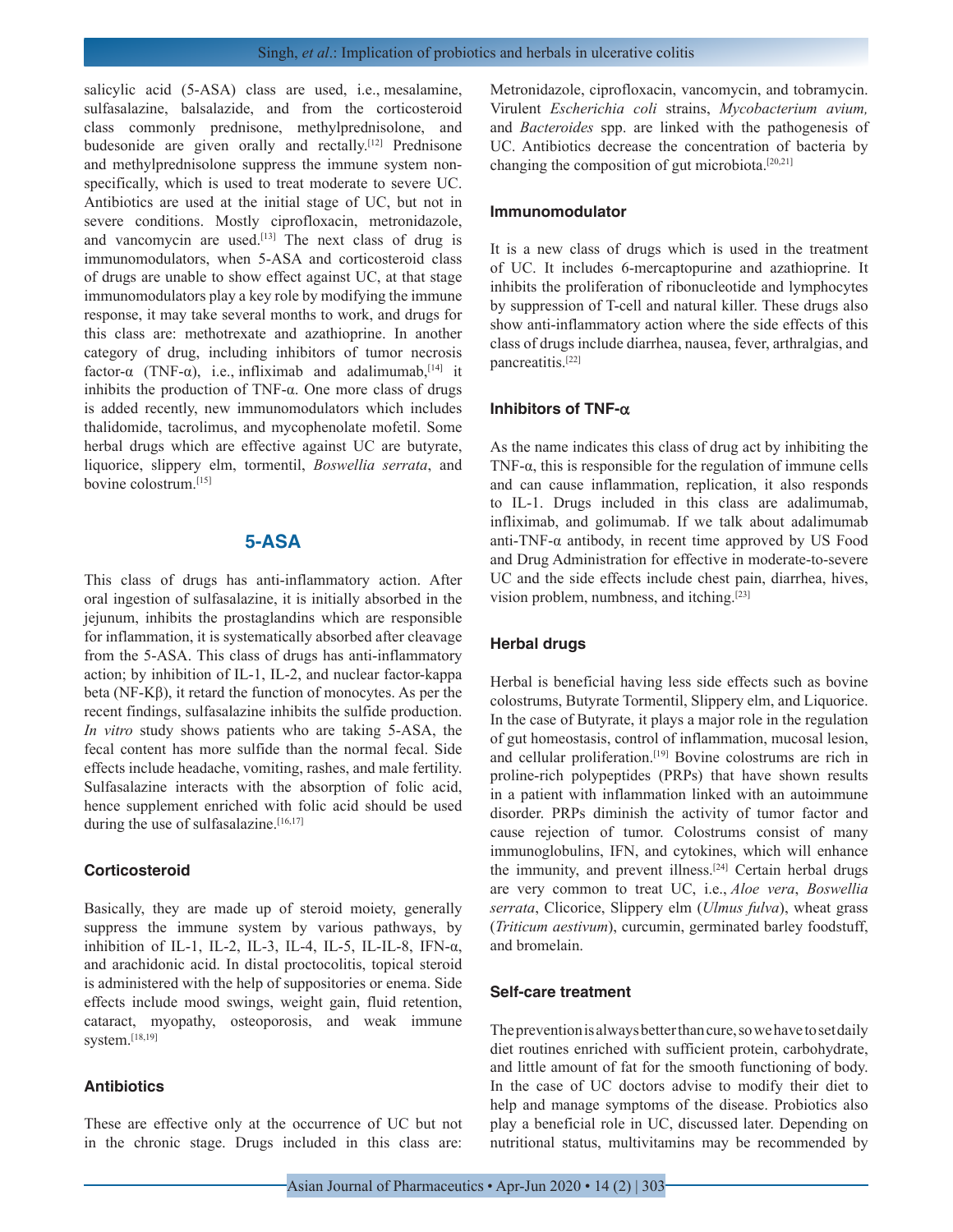the doctor. These efforts will cure the basic symptoms of UC, i.e., diarrhea and abdominal pain. The following points should be in consideration by people with UC.[25]

- Try to eat in small portions.
- Stay hydrated by drinking water throughout the day.
- Avoid spicy food, always prefer soft food.
- Avoid the food which is rich in fiber (such as nuts, seeds, bran, and beans).
- In case of lactose tolerance limit milk products.
- Avoid consumption of alcohol and caffeine.

# **PROBIOTIC AS CRUCIAL LEAD**

## **Probiotics**

These are living or killed microorganism, which are beneficial for health by preventing from a diseased state. Basically, they are a part of gut microbiota but due to some intestinal problem, the concentration of probiotic from microbiota goes reduced. Hence, to attain a particular level, probiotics are given externally in various dosage forms to treat IBD.<sup>[26,27]</sup> Majorly used probiotic class is lactobacillus and *Bifidobacterium*. Probiotics are used in freeze-dried and dairy products, also available in powder, tablet, and capsule. Probiotics are also combined with herbal supplements to attain the synergism effect against IBD. As per the recent findings, probiotics act as antibacterial, immunomodulator as well as an intestinal barrier by regulation of microbiotica flora.[28,29]

## **Curable effect of probiotics in UC**

In 2003, the first trial of VSL#3 was done on 25 patients with UC taken randomly to provide VSL#3 combination. The results showed that there is a reduction in the inflammation process by enhancement in FOXP3 mRNA expression. VSL#3 in combinations of various probiotics include living strains of: *Bifidobacterium* (*Bifidobacterium prever*, *Bifidobacterium infantis*, and *Bifidobacterium longum*), and *Lactobacillus* (*Lactobacilluscasei*, *Lactobacillusacidophilus*, *Lactobacillus delbrueckii*, and *Lactobacillus plantarum*).[30] One more combination of probiotics was studied by Tsuchiya and their team named as Supply Chain Management-III. It consists of living strains of *L. acidophilus*, *Lactobacillus helveticus,* and *Bifidobacterium* sp. and the results showed the improvement in abdominal pain and bowel infection.[31] *Bifidobacterium* and lactobacillus species are mostly used, 70 patients with UC are randomly selected, they divided it into three different treatment groups and provided: Group (1) *B. bleve* BRO, *L. plantarum,* Group (2) *L. plantarum* LPO1, *L. acidophilus* LA02, and Group (3) Placebo. The results showed a decrease in severity of disease, after 2 weeks of observation significant reduction in the symptom of UC was reported.[32] Steidler and Neiryncy performed a study using recombinant technology, *Lactococcus lactis* was engineered for the secretion of IL-10, given to mice with experimental IBD, mechanism showed, the action of probiotic was similar to a steroid. American college of gastroenterology was conducted, study shows that the effect of single and combinational use of probiotics, team suggested, and single probiotic was not sufficient to cure IBS, but in the combination of two or more probiotic it synergized the effect of each other. The combination of *Lactobacillus* and *Bifidobacterium* gives a positive result in IBS.[33] On the basis of recent finding, rare studies are available in the treatment of IBS with probiotics; most of the probiotic research is associated with IBD. These studies explore the beneficial effects of probiotic in IBS also. In some studies, prebiotics are combined with probiotics to enhance the potency of formulation. The combination of prebiotic and probiotic is known as synbiotics.

| <b>Definition</b> |                                                      |
|-------------------|------------------------------------------------------|
| <b>Prebiotics</b> | These are non-digestible food ingredients            |
| <b>Probiotics</b> | These are living/killed microorganism                |
| Synbiotics        | These are combination of prebiotic and<br>probiotics |

Probiotics boost up the stability of tight junction where probiotics have a different positive effect on epithelial barrier; with the help of tall receptors signally by increasing the production of Iga-cells the permeability of intestinal pathogen is decreased. Probiotics are also helpful in intestinal dysmotility.<sup>[34]</sup>

## **Basic property of probiotics during selection for treatment of UC**

It should not be toxic. It should have the efficiency to survive in intestine, must have minimum colony-forming unit count, which makes it potent. It should remain effective during the time of storage. All probiotics are not equally active; on the basis of their studies, they can be used in combination form to obtain more results.[35]

## **Mechanism of probiotics in UC**

Prevention of pathogen binding; probiotics inhibit the adherence of pathogen to intestine cell line; hypothetically, it produces a lining on the intestinal mucosa. Probiotics crimp the growth of pathogen bacteria and maintain intraluminal fermentation with the secretion of defensins and signal transductor (NF-KB).[36] The role of probiotics in UC is explained in Figure 2.

## **Enhancement in barrier function**

Probiotics are studied to enhance their effective barrier function; probiotics VSL#3 can protect the intestinal mucosa by enhancing barrier function. Tight junction protein was screwed by activation of F-38 and regulated protein kinase signaling.<sup>[37]</sup> Probiotics exhibit an anti-inflammatory effect; previous findings show the deduction in the pro-inflammatory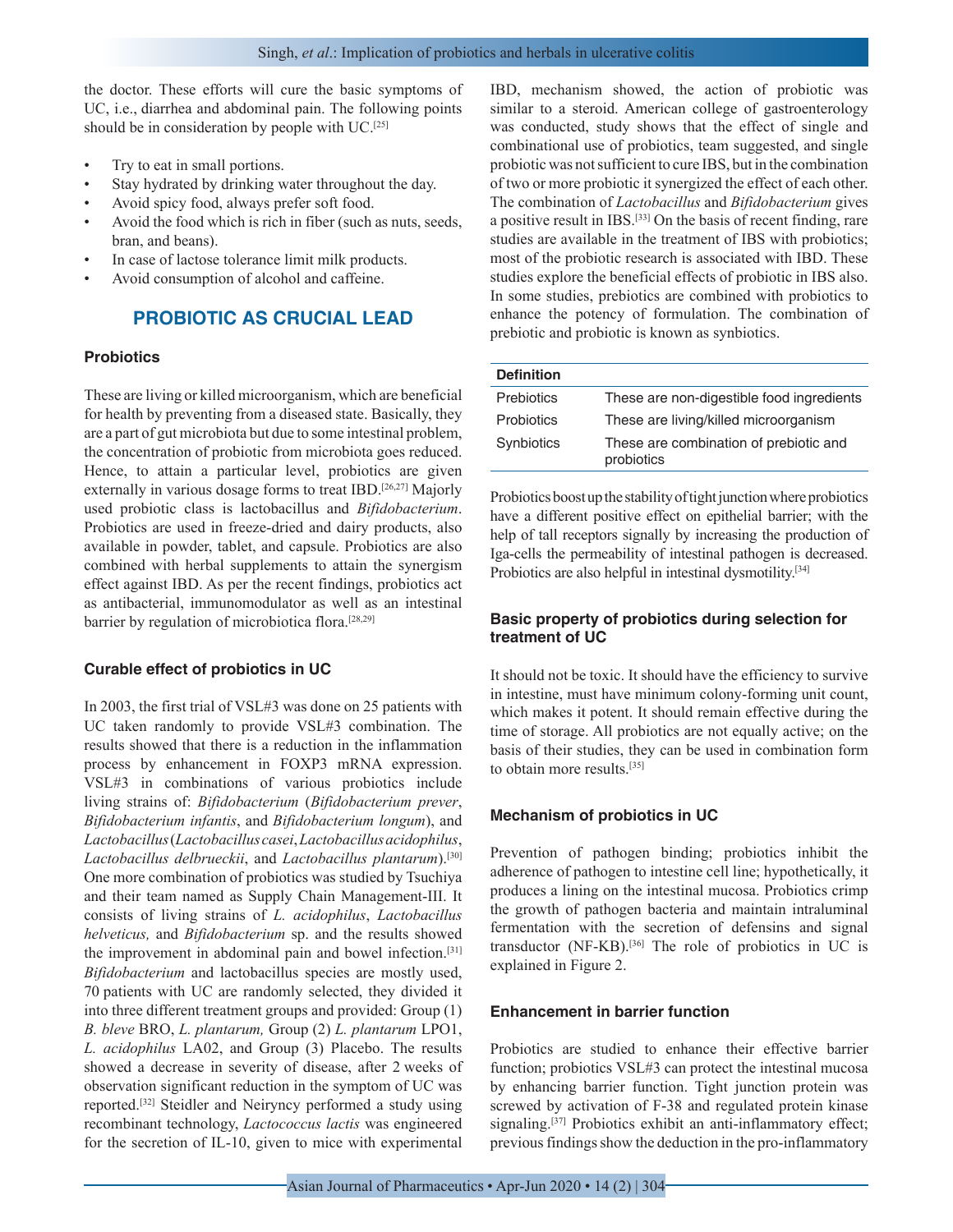Singh, *et al*.: Implication of probiotics and herbals in ulcerative colitis



**Figure 2:** Role of probiotics for the treatment of ulcerative colitis

cytokines. Strains of lactobacillus cause inhibition of TNF-α with incite product of IL-8.<sup>[38]</sup>

#### **List of marketed probiotics**

There are many probiotics available in the market. Few of which are mentioned below: Florajen (*L. acidophilus*), Florajen 3 (*B. infantis*/*L. acidophilus*), *Acidophilus* (*L. acidophilus*), VSL#3 (*B. infantis*/*L. acidophilus*/ *Streptococcus thermophilus*), Florastor (*Saccharomyces boulardii* lyo), RisaQuad (*L. acidophilus*), etc.

## **CONCLUSION**

The use of probiotics in UC leads to increase in the health of the intestine and used to block or manage intestinal disorders by preventing the induction of inflammatory reactions. As a matter of fact, Indian probiotic market is valued at \$12 million in 2011, is expected to witness a compound annual growth rate of 11% by 2016. Probiotics are cheaper than conventional drug therapies, improbable to enhance the incidence of antibiotic resistance and they help to manage intestine. A combination of probiotic with herbal drugs could be a realistic approach with negligible side effects. Furthermore, these strategies can provide therapeutic beneficence to colitis suffered patients.

## **ACKNOWLEDGMENT**

The authors are like to acknowledge ISF College of Pharmacy, Moga, Punjab, India, and its dedicated research team for supporting and motivating us to write this mini-review.

## **REFERENCES**

- 1. Fumery M, Singh S, Dulai PS, Gower-Rousseau C, Peyrin-Biroulet L, Sandborn WJ. Natural history of adult ulcerative colitis in population-based cohorts: A systematic review. Clin Gastroenterol Hepatol 2018;16:343-56000.
- 2. Yu YR, Rodriguez JR. Clinical presentation of Crohn's, ulcerative colitis, and indeterminate colitis: Symptoms, extraintestinal manifestations, and disease phenotypes. Semin Pediatr Surg 2017;26:349-55.
- 3. Isene R, Bernklev T, Høie O, Munkholm P, Tsianos E, Stockbrügger R, *et al*. Extraintestinal manifestations in Crohn's disease and ulcerative colitis: Results from a prospective, population-based European inception cohort. Scand J Gastroenterol 2015;50:300-5.
- 4. Chang L, Lee OY, Naliboff B, Schmulson M, Mayer EA. Sensation of bloating and visible abdominal distension in patients with irritable bowel syndrome. Am J Gastroenterol 2001;96:3341-7.
- 5. Manichanh C, Borruel N, Casellas F, Guarner F. The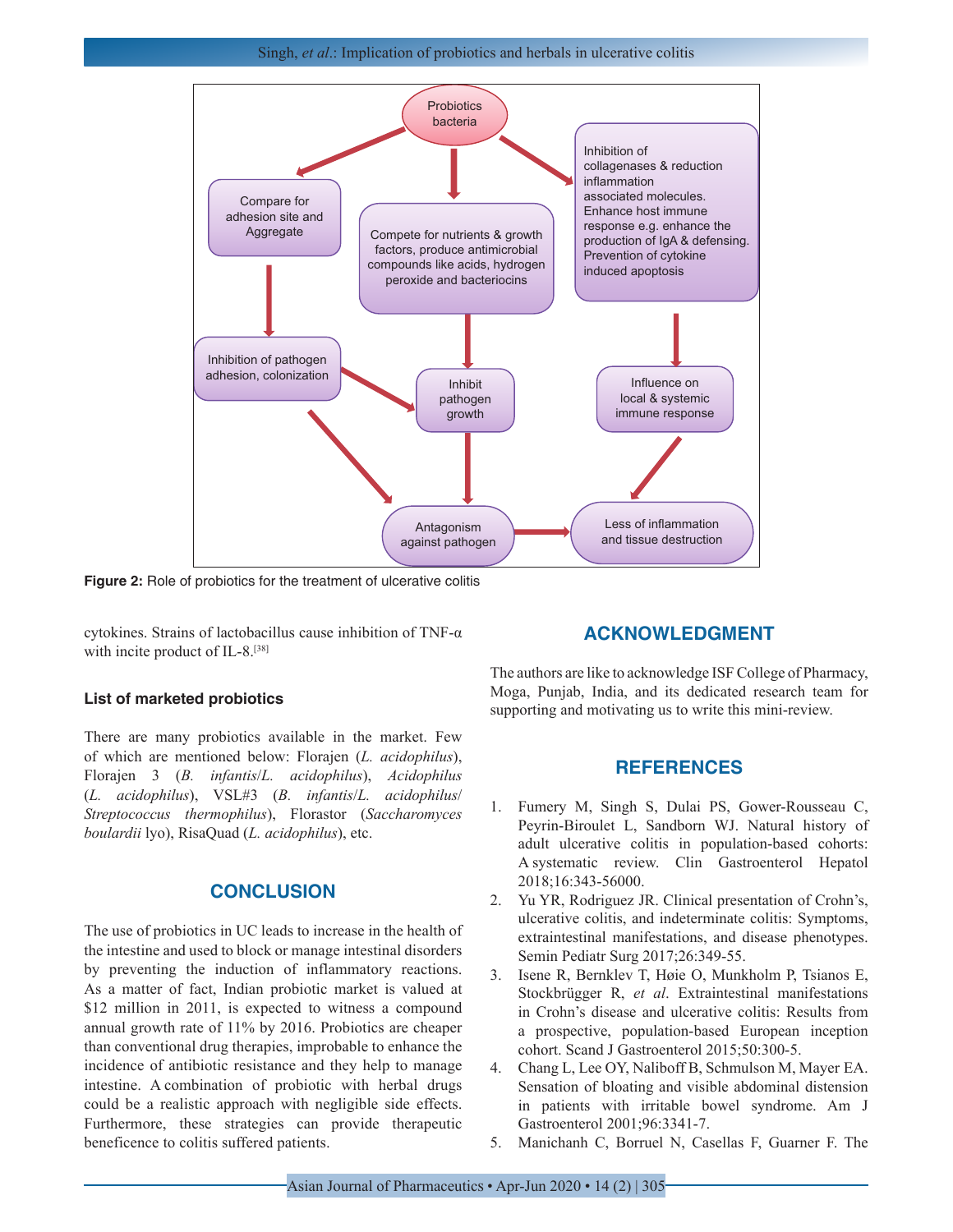gut microbiota in IBD. Nat Rev Gastroenterol Hepatol 2012;9:599-608.

- 6. Sekirov I, Russell SL, Antunes LC, Finlay BB. Gut microbiota in health and disease. Physiol Rev 2010;90:859-904.
- 7. Qin HY, Cheng CW, Tang XD, Bian ZX. Impact of psychological stress on irritable bowel syndrome. World J Gastroenterol 2014;20:14126-31.
- 8. Rolfe RD. The role of probiotic cultures in the control of gastrointestinal health. J Nutr 2000;130:396S-402.
- 9. Ko JZ, Abraham JP, Shih DQ. Pathogenesis of Crohn's disease-and ulcerative colitis-related strictures. In: Interventional Inflammatory Bowel Disease: Endoscopic Management and Treatment of Complications. United States: Academic Press; 2018. p. 35-41.
- 10. Quintanilla M, Montero-Montero L, Renart J, Martín-Villar E. Podoplanin in inflammation and cancer. Int J Mol Sci 2019;20:E707.
- 11. Arora N, Rashid M, Kaur V, Hallan SS, Sharma S, Mishra N. Microparticles as controlled drug delivery carrier for the treatment of ulcerative colitis: A brief review. Saudi Pharm J 2016;24:458-72.
- 12. Duijvestein M, Battat R, Vande Casteele N, D'Haens GR, Sandborn WJ, Khanna R, *et al*. Novel therapies and treatment strategies for patients with inflammatory bowel disease. Curr Treat Options Gastroenterol 2018;16:129-46.
- 13. Ali T, Lam D, Bronze MS, Humphrey MB. Osteoporosis in inflammatory bowel disease. Am J Med 2009;122:599-604.
- 14. Feuerstein JD, Cheifetz AS. Ulcerative colitis: Epidemiology, diagnosis, and management. Mayo Clin Proc 2014;89:1553-63.
- 15. Head KA, Jurenka JS. Inflammatory bowel disease Part 1: Ulcerative colitis--pathophysiology and conventional and alternative treatment options. Altern Med Rev 2003;8:247-83.
- 16. Abdu-Allah HH, El-Shorbagi AN, Abdel-Moty SG, El-Awady R, Abdel-Alim AA. 5-Aminosalyclic acid (5-ASA): A unique anti-inflammatory salicylate. Med Chem (Los Angeles) 2016;6:306-15.
- 17. Cipolla G, Crema F, Sacco S, Moro E, de Ponti F, Frigo G. Nonsteroidal anti-inflammatory drugs and inflammatory bowel disease: Current perspectives. Pharmacol Res 2002;46:1-6.
- 18. Jensen LB, Magnussson E, Gunnarsson L, Vermehren C, Nielsen HM, Petersson K. Corticosteroid solubility and lipid polarity control release from solid lipid nanoparticles. Int J Pharm 2010;390:53-60.
- 19. Hyams J, Markowitz J, Lerer T, Griffiths A, Mack D, Bousvaros A, *et al*. The natural history of corticosteroid therapy for ulcerative colitis in children. Clin Gastroenterol Hepatol 2006;4:1118-23.
- 20. Pithadia AB, Jain S. Treatment of inflammatory bowel disease (IBD). Pharmacol Rep 2011;63:629-42.
- 21. Danese S, Semeraro S, Papa A, Roberto I, Scaldaferri F, Fedeli G, *et al*. Extraintestinal manifestations in

inflammatory bowel disease. World J Gastroenterol 2005;11:7227-36.

- 22. Lautenschlager C, Schmidt C, Fischer D, Stallmach A. State of the art: Therapeutical strategies for the treatment of inflammatory bowel disease. Curr Drug Ther 2013;8:99-120.
- 23. Paschos P, Katsoula A, Giouleme O, Tsapas A. P670 comparative efficacy on steroid-free remission of pharmacological therapies for moderate-to-severe ulcerative colitis: A systematic review and network metaanalysis. J Crohn's Colitis 2018;12 Suppl 1:S449-50.
- 24. Sokolowska A, Bednarz R, Pacewicz M, Georgiades JA, Wilusz T, Polanowski A. Colostrum from different mammalian species-a rich source of colostrinin. Int Dairy J 2008;18:204-9.
- 25. Robinson A, Thompson DG, Wilkin D, Roberts C, Northwest Gastrointestinal Research Group. Guided selfmanagement and patient-directed follow-up of ulcerative colitis: A randomised trial. Lancet 2001;358:976-81.
- 26. Derikx LA, Dieleman LA, Hoentjen F. Probiotics and prebiotics in ulcerative colitis. Best Pract Res Clin Gastroenterol 2016;30:55-71.
- 27. Tamaki H, Nakase H, Inoue S, Kawanami C, Itani T, Ohana M, *et al*. Efficacy of probiotic treatment with *Bifidobacterium longum* 536 for induction of remission in active ulcerative colitis: A randomized, doubleblinded, placebo-controlled multicenter trial. Dig Endosc 2016;28:67-74.
- 28. Lu S, Wang L, Zhang W, Zhang Z, Liu L, Wang Y, *et al*. Ulcerative colitis with acute pleurisy: A case report and review of the literature. Medicine (Baltimore) 2017;96:e7630.
- 29. Palumbo VD, Romeo M, Marino Gammazza A, Carini F, Damiani P, Damiano G, *et al*. The long-term effects of probiotics in the therapy of ulcerative colitis: A clinical study. Biomed Pap Med Fac Univ Palacky Olomouc Czech Repub 2016;160:372-7.
- 30. Bibiloni R, Fedorak RN, Tannock GW, Madsen KL, Gionchetti P, Campieri M, *et al*. VSL#3 probiotic-mixture induces remission in patients with active ulcerative colitis. Am J Gastroenterol 2005;100:1539-46.
- 31. Delroisse JM, Boulvin AL, Parmentier I, Dauphin RD, Vandenbol M, Portetelle D. Quantification of *Bifidobacterium* spp. and *Lactobacillus* spp. in rat fecal samples by real-time PCR. Microbiol Res 2008;163:663-70.
- 32. García Trallero O, Herrera Serrano L, Bibián Inglés M, Roche Vallés D, Rodríguez AM. Effect of the administration of a probiotic with a combination of *Lactobacillus* and *Bifidobactrium* strains on antibioticassociated diarrhea. Rev Esp Quimioter 2019;32:268-72.
- 33. Rowan F, Docherty NG, Murphy M, Murphy B, Calvin Coffey J, O'Connell PR. *Desulfovibrio* bacterial species are increased in ulcerative colitis. Dis Colon Rectum 2010;53:1530-6.
- 34. Sanders ME, Merenstein DJ, Reid G, Gibson GR, Rastall RA. Probiotics and prebiotics in intestinal